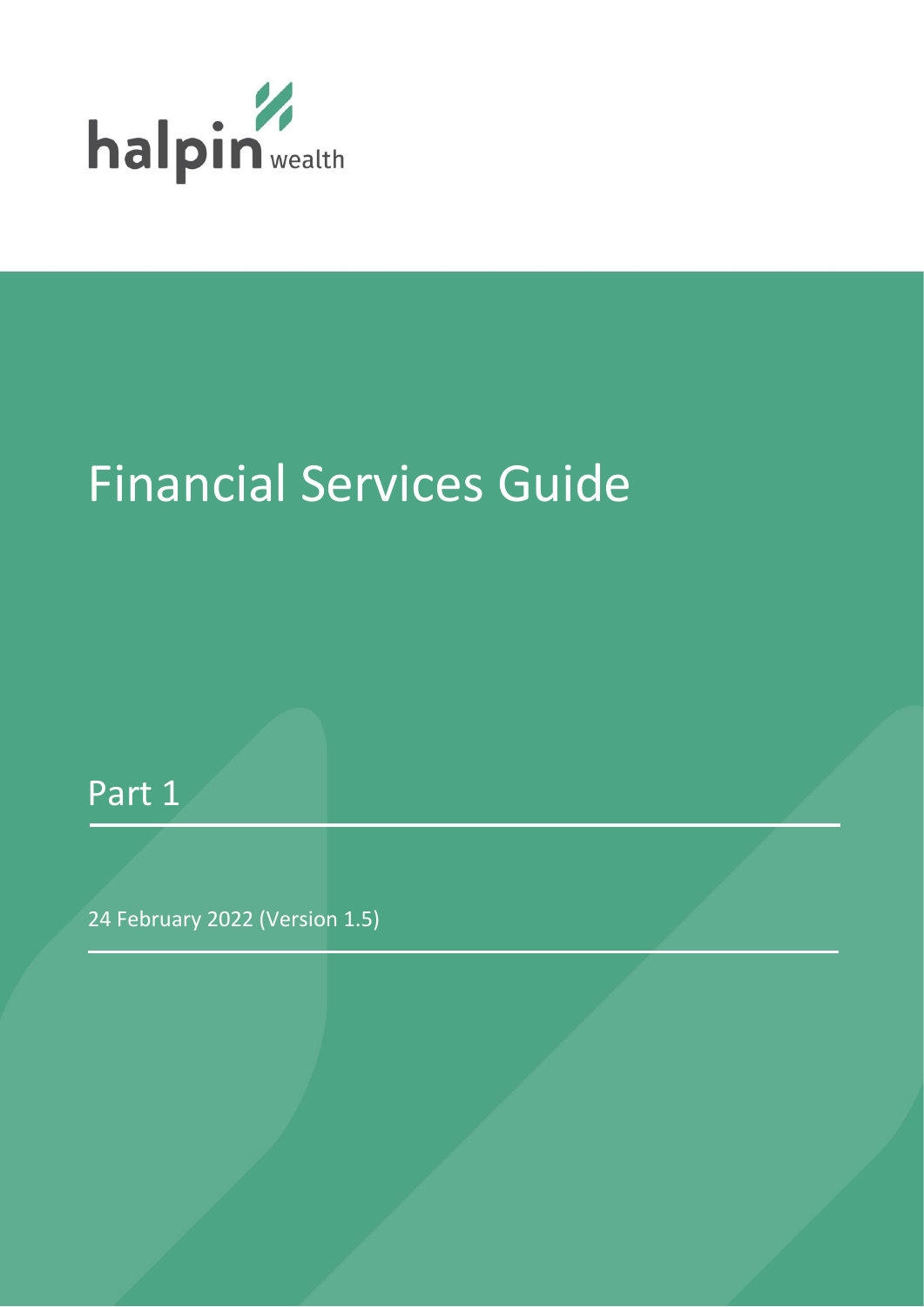This Financial Services Guide has been authorised for distribution by the authorising licensee:

Halpin Wealth Partners Pty Ltd ('Halpin Wealth Partners') ABN 72 633 241 068 Australian Financial Services Licence No. 517210 ('AFSL') Level 6, 101 Pirie Street, Adelaide SA 5000 GPO Box 2005, Adelaide SA 5001 Email: advice@halpinwealth.com.au Website: www.halpinwealth.com.au

This Financial Services Guide ('FSG' or the 'Guide') provides you with important information about Halpin Wealth Partners Pty Ltd ('Halpin Wealth Partners' or 'Licensee') and its Authorised Representatives, who will provide you with the financial services described in this Guide. It is designed to help you evaluate and make an informed decision about whether to use the financial services described in this Guide. We suggest you retain this Guide for your future reference. If any part of this Guide is not clear, please speak to your adviser or provisional adviser.

'Halpin Wealth' is the registered business name of the partnership of trusts operating under the trading name of Halpin Financial Services ABN 59 709 766 877. Halpin Wealth is an Authorised Representative of Halpin Wealth Partners Pty Ltd and is the providing entity for advice provided as outlined in this Financial Services Guide (FSG).

This Guide consists of two parts. Part 1 of this Guide contains important information about:

- the financial services we offer as Authorised Representatives of Halpin Wealth Partners;
- Halpin Wealth Partners as the holder of an AFSL;
- the financial services that Halpin Wealth Partners offers;
- the process we follow to provide financial services;
- how we, our associates, and Halpin Wealth Partners are paid;
- any arrangements which may influence our advice to you:
- how we and Halpin Wealth Partners protect your privacy; and
- who to contact if you have a complaint or if you are not satisfied with the services provided.

Part 2 of this Guide is an Adviser and Provisional Adviser Profile and includes information on the services we are authorised to provide on behalf of Halpin Wealth Partners.

References in this Guide to 'me', 'I', 'us', 'we' and/or 'our' should be read as either Halpin Wealth Partners or your 'Authorised Representatives' of Halpin Wealth Partners, as the context requires.

### **Not Independent**

Although we are required to act in your best interests, we are not able to describe ourselves as being independent, impartial or unbiased because:

- We have an approved product list which limits the range of products we can recommend when providing advice to you;
- Some of the Directors of Halpin Wealth Partners have an association/relationship with Implemented Portfolios which could reasonably be expected to influence the advice we provide to you;
- We generally do not charge you a fee for advice on risk insurance advice because, if you implement our recommendation, we may receive commission payments directly from the Insurer.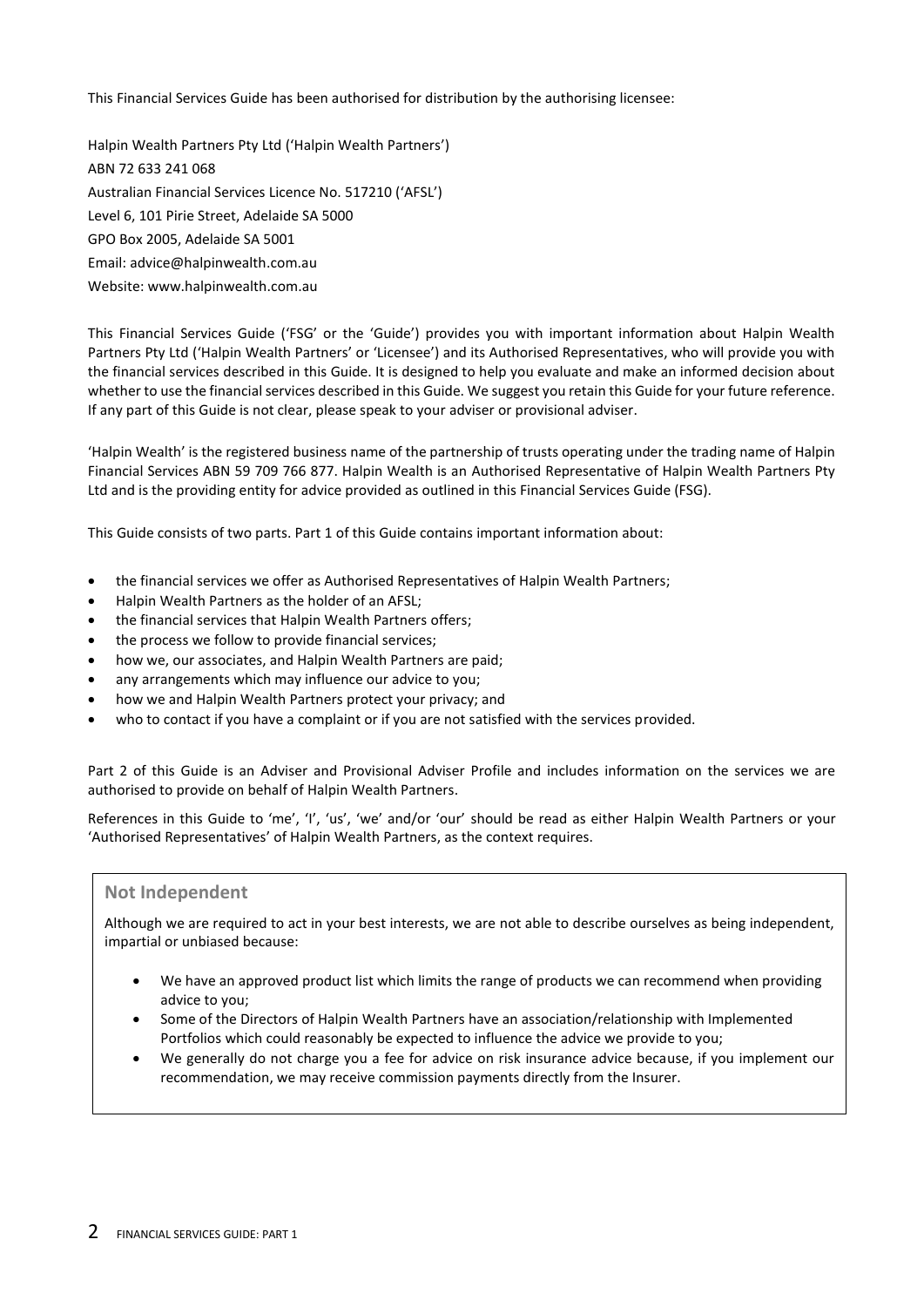# PART 1

Part 1 contains the following sections:

- Financial Services Guide (Section 1);
- Privacy Statement (Section 2); and
- Are you satisfied? (Section 3).

You must read each of these sections in conjunction with Part 2, which provides more detail to allow you to make an informed decision about whether to use the financial services we offer.

Together, these documents form the complete FSG which we, as Authorised Representatives, are required to provide.

### About Halpin Wealth Partners

Halpin Wealth Partners is the holder of an Australian Financial Services Licence (AFSL), licence number 517210, issued by the Australian Securities and Investments Commission (ASIC).

Halpin Wealth Partners Pty Ltd is a privately owned Australian company. The shares in Halpin Wealth Partners are wholly owned by the Partners of Halpin Wealth.

Halpin Wealth is one of Australia's longest-serving financial planning companies.

As market leaders, we've been providing progressive wealth management advice to business owners and professionals since 1972.

Since the early days of the industry, Halpin Wealth has been at the forefront of financial advice in Adelaide and Darwin.

Today, we offer a full range of services designed to grow, manage and sustain the wealth of business owners and professionals across South Australia and the Northern Territory.

# SECTION 1

# FINANCIAL SERVICES GUIDE

What other information should you consider before deciding whether to proceed with our recommendations?

We may provide you with personal advice that takes into account your needs, financial situation and circumstances. Where we provide you with personal advice, we will provide you with a Statement of Advice ('SoA'). The SoA outlines our advice and the basis on which the advice was given. It also outlines relevant information about us, our fees and charges associated with our advice. We are only able to provide personal advice about certain products as stipulated under our Australian Financial Services Licence ('AFSL').

In certain circumstances, a SoA may not be provided. These circumstances may include:

- 1.) where we provide you with only general advice, such as through seminars and newsletters;
- 2.) If we provide further advice after providing our initial advice, we may record this in a Record of Advice (ROA). You may request a copy of the RoA by contacting us by telephone, email or in writing at any time within seven years from when the further advice was first provided to you. Our contact details are provided in Part 2 Section 4 of this Guide.

When a financial product is recommended to you, you will be provided with a Product Disclosure Statement (PDS) or other disclosure document issued by the product provider. Among other things, the PDS contains information about the risks, benefits, features and fees payable in respect of the product. In combination, these documents will help you make an informed decision about whether to proceed with our recommendations.

# Who provides the financial services described in this FSG?

The financial services described in this FSG are provided by us as Authorised Representatives of Halpin Wealth Partners.

Part 2 of this Guide contains further details about your adviser or provisional adviser, and our experience, qualifications and professional memberships.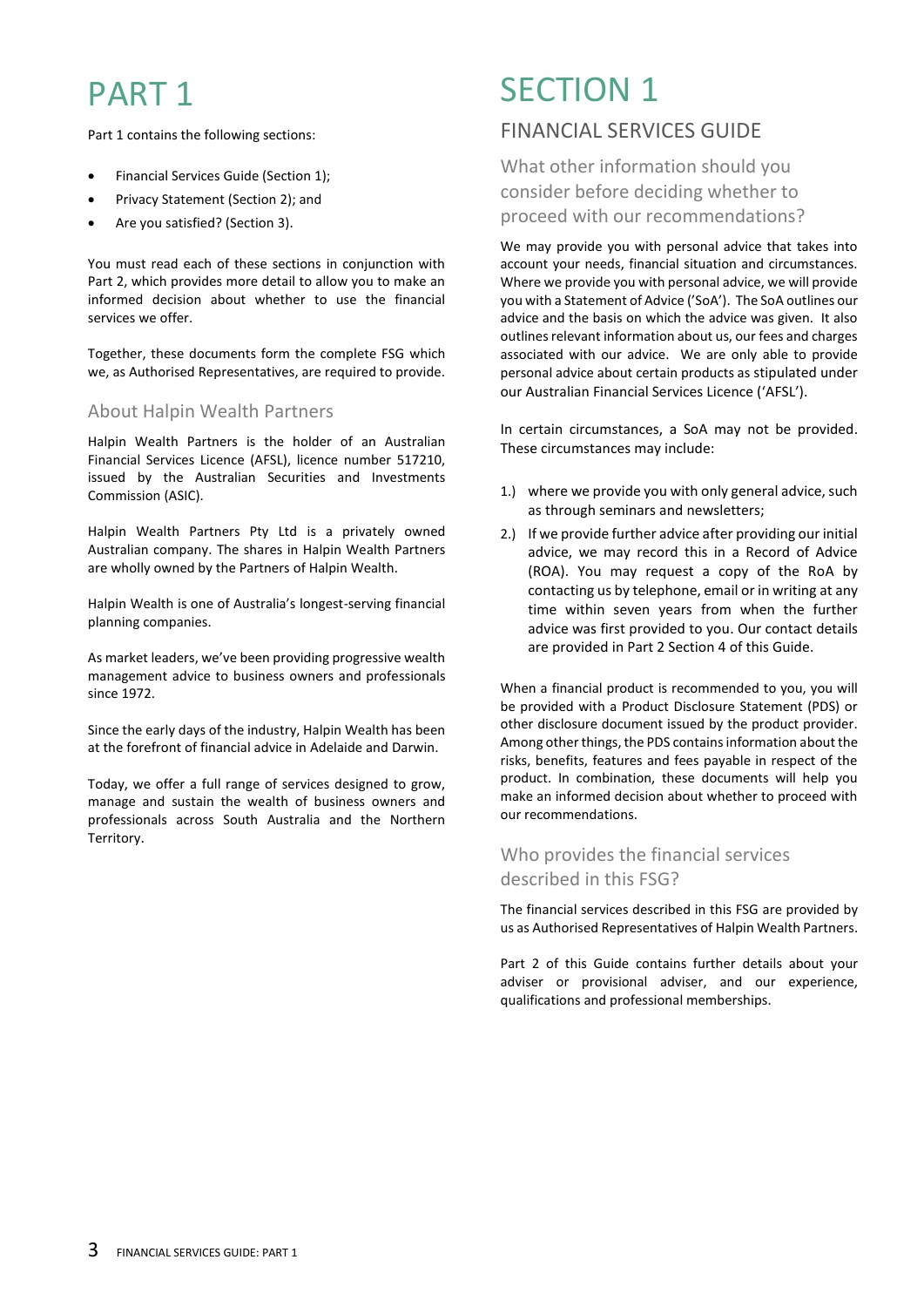# Who is responsible for those financial services?

As the holder of an AFSL, Halpin Wealth Partners is responsible for the financial services we provide to you. Halpin Wealth Partners acts on its own behalf when these financial services are provided to you. In relation to the financial services offered in this FSG, Halpin Wealth Partners, as the holder of an AFSL, does not act on behalf of any other person or licensee. Halpin Wealth Partners is only responsible for the services offered in the FSG.

# What financial services do we offer?

We are authorised, on behalf of Halpin Wealth Partners to provide financial product advice and to deal in a wide range of products (unless otherwise stated in Part 2 of this Guide):

- deposit and payment products (basic and non-basic deposit products);
- Government debentures, stocks or bonds;
- life investment and life risk products:
- interests in managed investment schemes including investor directed portfolio services;
- standard margin lending facilities;
- retirement savings account products;
- securities (e.g. shares); and
- superannuation products.

Some of the services we can provide you (unless otherwise stated in Part 2 of this Guide) are:

- financial planning advice;
- wealth accumulation advice;
- superannuation advice, including self-managed superannuation funds;
- redundancy advice;
- retirement advice;
- gearing strategies;
- cash flow advice;
- social security benefits advice;
- life and disability insurance advice; and
- estate planning services (financial planning).

### What products are available?

A range of financial products offered by many leading financial product providers are available to our advisers and provisional advisers when they provide personal advice.

We use the expertise of internal and external research analysts to assist with selecting and maintaining an extensive list of approved products (APL) for our advisers and provisional advisers to choose from.

When providing personal advice, we'll only recommend a product if we are satisfied it is in your best interests, and it is appropriate for you. This may include investigating and

recommending products which are not on our APL (subject to endorsement by our Investment Committee and in line with our investment policy guidelines).

# How do we ensure that the personal advice we give you suits your needs and objectives?

To ensure your adviser or provisional adviser provides personal advice that is appropriate, we firstly need to understand your objectives, financial situation and needs. Your adviser or provisional adviser (referred to as 'we' below) will follow a step-by-step process as outlined below:

- 1.) We will meet with you for an initial consultation. During this meeting we will discuss your expectations and provide you with details of the services we can offer.
- 2.) We will collect all the information we need from you, including your objectives, financial situation and needs. If you do not wish to provide the information we require, we will advise you of the possible consequences of not disclosing all of this information and the impact on the recommendations given. This may include not being able to provide advice on the subject matter you request.
- 3.) We will help you identify your goals and may discuss your attitude towards investment risk.
- 4.) We may consider strategies and areas such as income, social security, insurance, cash and estate planning requirements. Where we recommend a financial product we will also conduct a reasonable investigation of the financial products that may be suitable to implement the strategies as part of the recommendations. Based on these and other considerations, we will prepare and present you with a written SoA, or in some cases depending on the circumstances, an RoA.

Where we recommend financial products, we will provide you with a PDS or other disclosure document containing information about each product recommended, to help you make an informed decision about whether to invest in or acquire that product.

Where we have recommended a Managed Discretionary Account via Implemented Portfolios IMA service, prior to you entering into the MDA Contract with the MDA provider (i.e. Implemented Portfolios), we will provide you with:

- o The MDA Provider's FSG;
- o The Investment Program booklet and the SOA in relation to the Investment Program;
- o The MDA Contract and Account Application Form;
- o The Platform Account Application Form and associated disclosure documents issued by the Platform Provider (where appropriate)
- 5.) We will discuss our recommendations with you, make any changes you require and ask you whether you would like us to implement those recommendations on your behalf.
- 6.) If you agree, we will then implement those recommendations.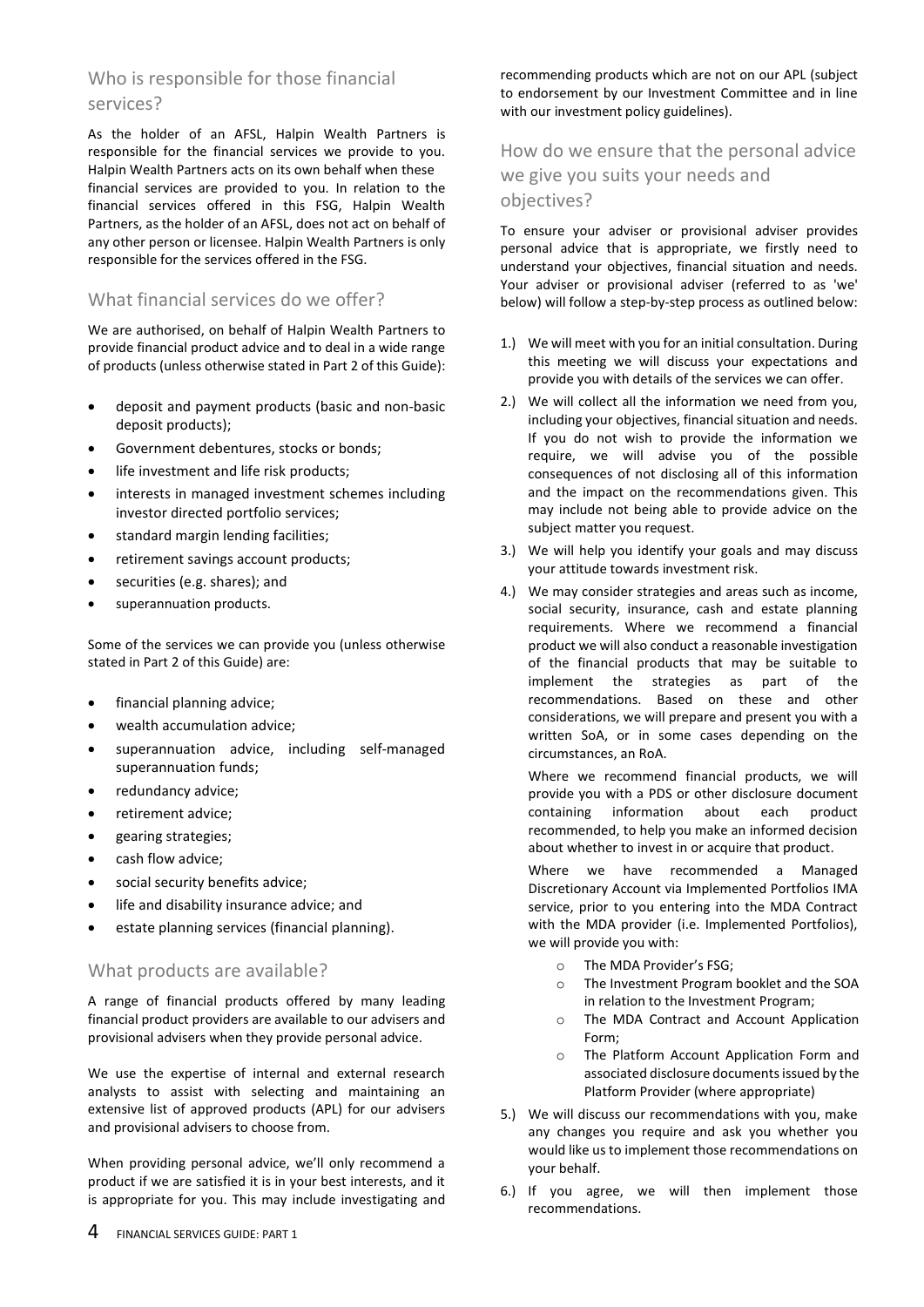7.) We will meet with you periodically to review your financial circumstances if we agree to an ongoing advice service arrangement which includes a regular review component.

We will also explain to you any significant risks of the financial products and strategies which we recommend to you. If you are unclear of the risks, do not hesitate to question us further.

We will only provide services to you with your prior and informed consent. If you do not understand any of the information in this Financial Services Guide, or have any other questions relating to the terms on which we will be acting, please contact us.

### How can you instruct us?

You may specify how you would like to give us instructions, for example, by phone, fax or email using any of the contact details set out in Part 3 of this Guide. Alternatively, you may provide instructions to us in person. Where instructions are provided by telephone, these must be confirmed in writing.

### Other services

In providing our services, other financial matters may arise, however we are not authorised to assist with any financial and products and services except those explained above. You should seek specific advice from the appropriate professionals on other matters relevant to you.

Examples of the services which Halpin Wealth Partners is not responsible for include:

- general insurance services (e.g. car insurance);
- real estate and direct property advice;
- taxation services, such as completion of tax returns;
- accounting and audit services;
- legal services;
- consulting services; and
- administration and compliance of Self-Managed Superannuation Funds.

### How are we paid for our services?

We and Halpin Wealth Partners may receive:

- fees paid by clients;
- commissions paid by insurance providers;
- other payments by product providers; and
- other benefits.

All fees and commissions are payable to Halpin Wealth Partners. Halpin Wealth Partners may pay up to 100% of any fees and commissions to us.

Details of any fees, commissions or other benefits that we, Halpin Wealth Partners or other associated persons are entitled to receive if you implement our recommendations in relation to a specific financial product, will be disclosed to you in your SoA or RoA when personal advice is given.

If the fees, commissions or other benefits are not calculable at the time we provide personal advice, we will describe the manner in which they are calculated at the time the advice is given or as soon as practicable after. If you receive general advice you may request particulars of the fees, commissions and other benefits that we may receive, within a reasonable time after this FSG is given to you.

By using or continuing to use our services, you agree that:

- All fees and charges received by us as described in this FSG (other than third party fees and charges) are a benefit given to us by you, in exchange for the services provided by us.
- We do not charge asset-based fees where you are investing using borrowed money.
- You understand, consent to, and authorise and direct us to charge you in this way.

What type of fees, commissions, payments and other benefits do we receive for our services?

The types of fees, commissions and other benefits that may be received by us and by Halpin Wealth Partners include the following:

### **Service fees**

We will discuss and agree our fee structure with you before we provide you with services. The types of fees you can be charged are listed below. You may be charged a combination, or part of, any of these fees.

### **Fees for advice**

We may charge fees for the preparation, presentation and implementation of our advice. These fees will be based on your individual circumstances, the complexity involved in your situation and the time it takes to prepare personal financial advice for you. We will discuss these fees with you and gain your agreement to the fees before we provide you with advice.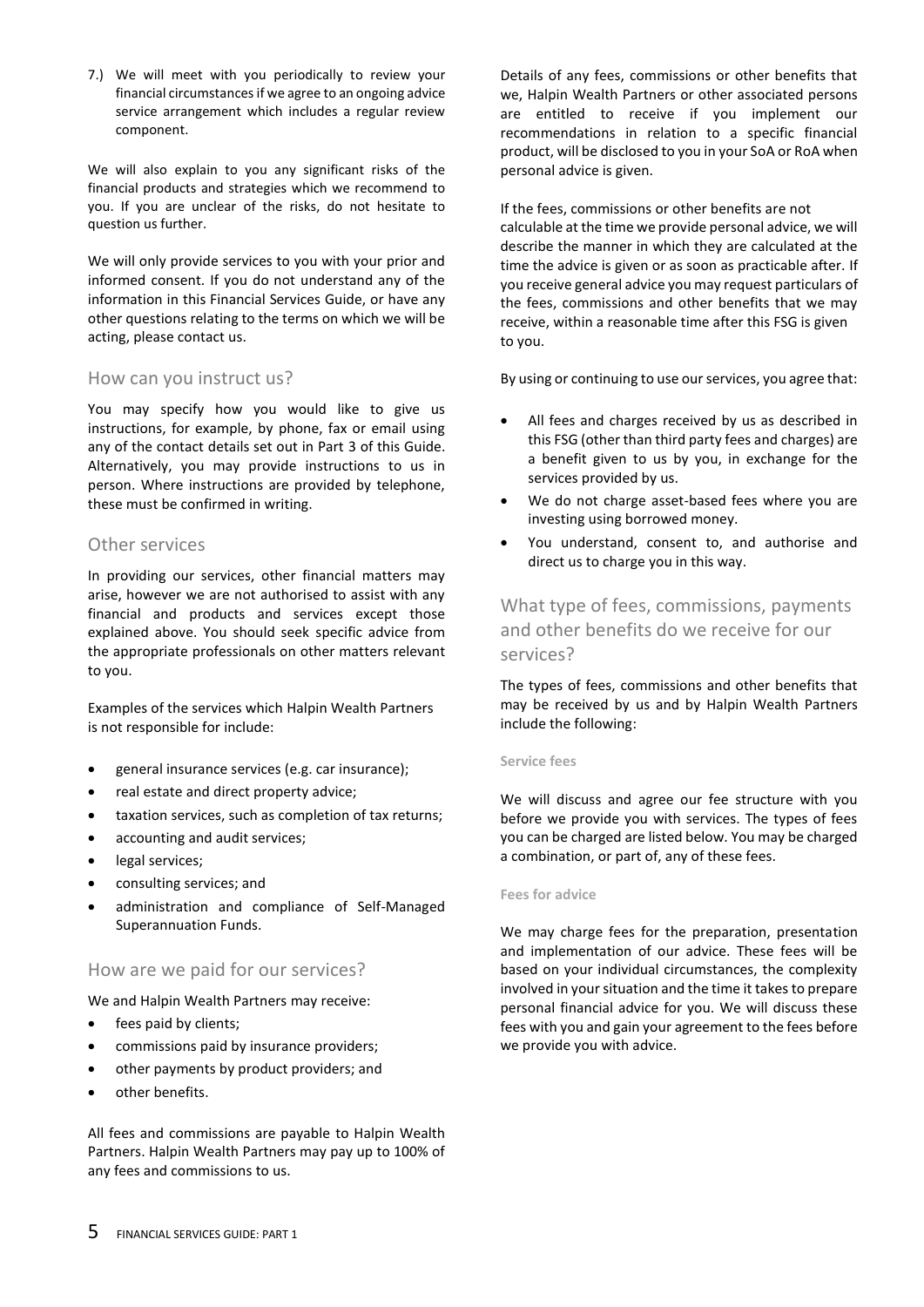We may charge a fee to provide ongoing portfolio reviews and/or for the provision of ongoing services.

This fee will be agreed with you and is either a set amount, or an amount based on the amount of funds under our advice, and/or the time involved in reviewing your portfolio and circumstances.

#### **Referral fees**

If we refer you to another business to provide you with services, we may receive referral fees. Those fees may vary according to the party to whom we are referring, and the products involved.

We will provide written notification to you if we are likely to receive referral fees for referring you to another service provider.

#### **Payment methods**

Our fees are either invoiced to you directly, or deducted from your investments, or a combination of these methods.

Where it is debited from your investments it is normally referred to as the Adviser Service Fee.

In most instances you will be able to select the method of payment that suits you best. We will discuss and agree the method of payment with you before we provide you with services.

#### **Life Insurance Product Commissions**

Initial and/or ongoing commissions from insurance providers may be received by Halpin Wealth Partners where you act on our recommendation to purchase or retain a life insurance policy. These commissions are paid to Halpin Wealth Partners by the company that issues the product that we recommend to you and they are included in what you pay for the product. They are not an additional cost to you.

The commissions vary and are based on the policy cost, which is the sum of the premiums you pay and may include other fees related to the product.

The initial commission is paid in the first year by the product issuer to Halpin Wealth Partners. Ongoing commissions are payments paid by product issuers to Halpin Wealth Partners in the years after the first year. These commissions may be passed onto Halpin Wealth.

If you initiate an increase to your cover, Halpin Wealth Partners may receive an initial commission and ongoing commissions on the annual increase to your policy cost. The ongoing commission on a client initiated increase is

only paid in respect of the period that starts from the first anniversary of the increase.

If the initial commission is equal to the ongoing commissions (as a percentage of your policy cost), Halpin Wealth Partners may receive up to 38.5% (excl. GST) of your annual policy cost. If the initial commission is higher than the ongoing commissions, the maximum commission that Halpin Wealth Partners may receive is set out in the table below:

| Date a new product is<br>issued                                                                                    | <b>Initial</b><br>commission<br>(% of annual<br>policy cost or<br>increase excl.<br>GST) | Ongoing<br>commission<br>pa (% of<br>annual policy<br>cost or<br>increase excl.<br>GST) |
|--------------------------------------------------------------------------------------------------------------------|------------------------------------------------------------------------------------------|-----------------------------------------------------------------------------------------|
| Before 1 January 2018<br>or before 1 April 2018<br>when the application<br>was received prior to 1<br>January 2018 | $0 - 140%$                                                                               | $0 - 38.5%$                                                                             |
| 1 January 2018 - 31<br>December 2018*                                                                              | $0 - 80%$                                                                                | $0 - 20%$                                                                               |
| 1 January 2019 - 31<br>December 2019*                                                                              | $0 - 70%$                                                                                | $0 - 20%$                                                                               |
| From 1 January 2020*                                                                                               | 0 - 60%                                                                                  | $0 - 20%$                                                                               |

\* Halpin Wealth Partners may receive the pre 1 January 2018 commission rates above from the product issuer if:

- your policy was issued before 1 January 2018 and you exercise an option or apply for additional cover under your policy after 1 January 2018; or
- your policy was issued before 1 January 2018 and is replaced after 1 January 2018 to correct an administrative error.

#### **Example**

We recommend an insurance product to you and it is applied for and issued on 2 February 2018. The annual policy cost is \$450. Halpin Wealth Partners may receive up to \$360 (80% excl. GST) as an initial commission, and may pass up to \$360 to us. Assuming the policy cost stays the same each year, Halpin Wealth Partners may receive up to \$90 pa (20% excl. GST) as an ongoing commission, and may pass up to \$90 pa to us.

From 2 April 2020, you decide to increase your insurance cover. The cost of this increased cover is \$100. The initial commission payable to [Halpin Wealth Partners in respect of this increase will be \$60 (60% excl. GST). The ongoing commission payable to Halpin Wealth Partners in respect of this increase will be \$20 pa (20% excl. GST), payable in respect of the period starting from the first anniversary of the date on which you increased your insurance cover (i.e., 2 April 2021). These commissions may be passed onto us.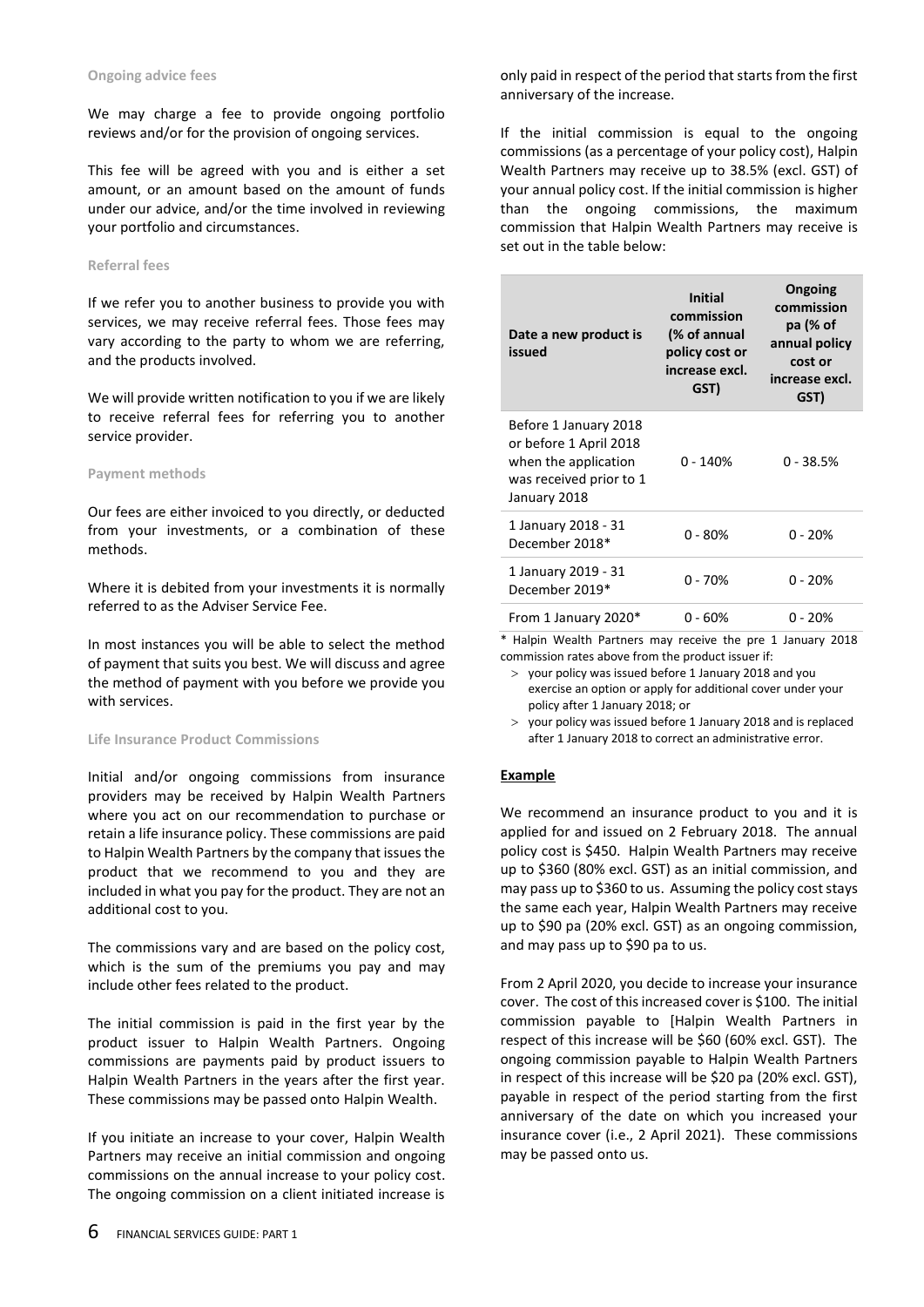You'll find details of how your insurance policy cost is calculated in the relevant PDS that we provide you. Where personal advice is provided to you, you'll also find details of the commission that Halpin Wealth Partners and we are entitled to receive, if you decide to purchase a life insurance product, in your SOA or ROA.

### Does Halpin Wealth Partners charge any additional fees?

Halpin Wealth Partners will not charge you any additional fees. However, it may retain up to 100% of all fees and commissions generated by its Authorised Representatives.

### What arrangements may influence our advice to you?

Halpin Wealth Partners has an Approved Product List which includes managed account services provided by Implemented Portfolios. Some of the Directors of Halpin Wealth Partners have an association with Implemented Portfolios Pty Ltd ABN 36 141 881 147 as shareholders. As such, they may receive distributions of profit from Implemented Portfolios. Implemented Portfolio will not pay any fees or commission to Halpin Wealth Partners, Halpin Wealth or those listed above in respect of any products or services provided by Implemented Portfolios recommended by them but they will be remunerated in accordance with the Fee Structure set out in this FSG.

Halpin Wealth Partners does not require its Authorised Representatives to only recommend any of the above mentioned products.

We are generally only permitted to recommend Wrap services provided by platform providers on the Approved Product List, however we can recommend other Wrap services to you where it suits your objectives, financial situation and needs.

From time to time we may accept alternative forms of remuneration from product providers or other parties, such as hospitality or support connected with our professional development (e.g. training or sponsorship to attend conferences). We maintain a register detailing any benefit we receive which is valued at between \$100 and \$300 and other benefits that relate to information technology software or support provided by a product issuer or that relate to educational and training purposes.

A copy of the register is available on request for a small charge.

Any other relationships or associations we have that may influence our advice to you will be disclosed in Part 2 of this FSG.

### What fees do we pay to someone who refers you to us?

If you are referred to us we may pay the referrer a fee. We may also provide the referrer with gifts such as branded promotional items, hampers or gift vouchers.

The fee varies according to the referrer and financial products involved.

The fee may be a percentage of our fees, a percentage of the total amount invested paid through the referral, or a flat fee. We may pay these fees upfront when the financial service is provided, or the financial product is provided, or periodically as ongoing fees.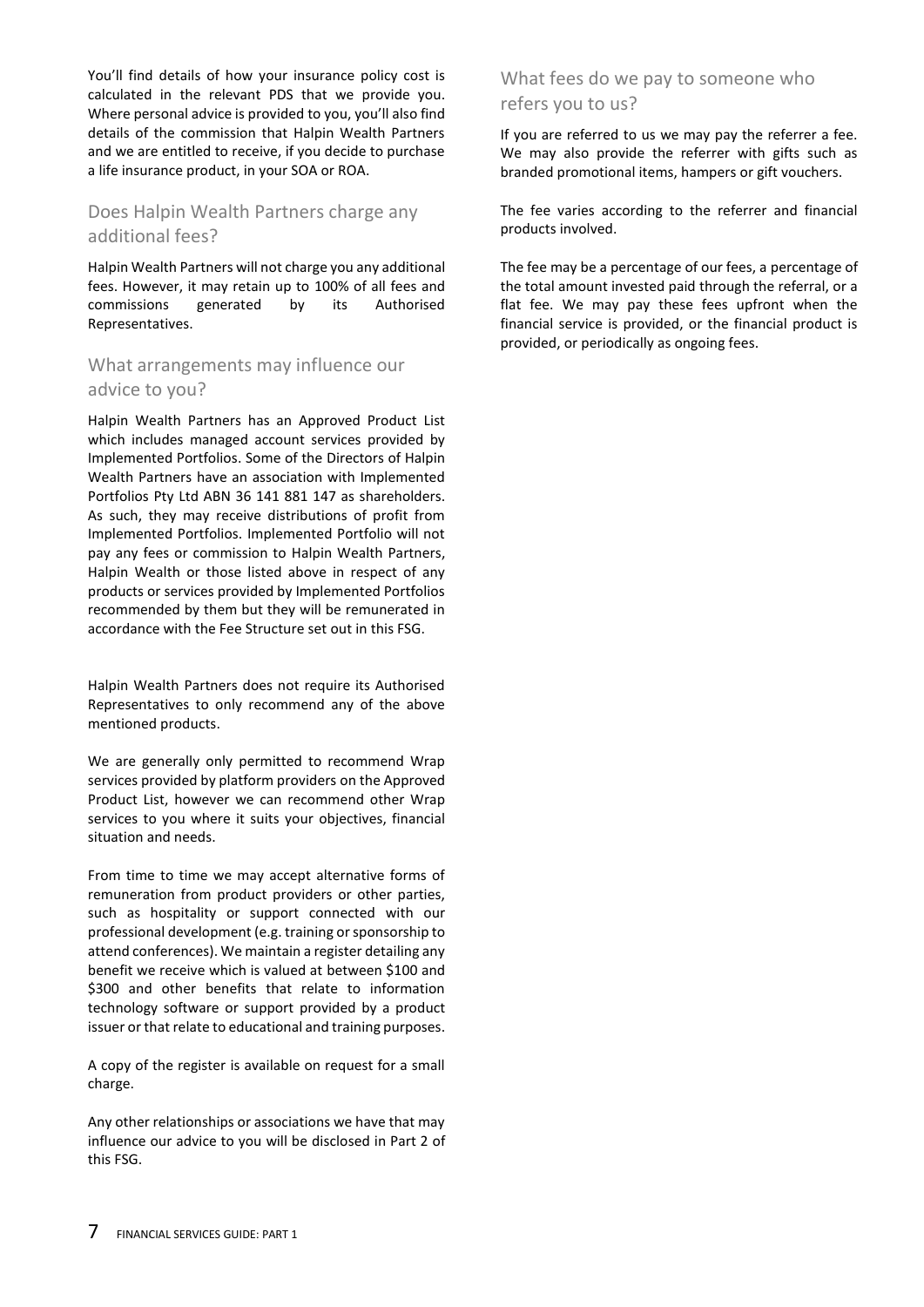# PRIVACY STATEMENT

### Why we collect your personal information

We collect personal information, including sensitive information (e.g. health information), from you to provide you with services including financial advice.

We may also use your information to comply with legislative or regulatory requirements in any jurisdiction, to prevent fraud, crime or other activity that may cause harm in relation to the particular products or services provided, and to help us run our business.

If you do not provide all the information we request, we may no longer be able to provide a product or service, including financial advice, to you.

# Collecting and disclosing your personal information

We may disclose your personal information to anyone we engage to do something on our behalf such as a service provider, and other organisations that assist us with our business. We may also disclose your personal information to third parties such as a complaints body to whom a complaint relating to a product or service is referred, your past and present employers, any party acquiring an interest in our business and anyone acting on your behalf.

We may also collect from the parties listed above any personal information they may hold about you which relates to our provision of financial advice.

We may disclose your personal information to an entity which is located outside Australia. Details of the countries where the overseas recipients are likely to be located are in our privacy policy.

As a provider of financial services, we have obligations to disclose some personal information to government agencies and regulators in Australia, and in some cases offshore. We are not able to ensure that foreign government agencies or regulators will comply with Australian privacy laws, although they may have their own privacy laws. By using our products or services, you consent to these disclosures.

Halpin Wealth Partners is also required, pursuant to the Anti-Money Laundering and Counter-Terrorism Financing Act (AML/CTF Act) and its corresponding rules and regulations to implement certain client identification processes. We may be required to obtain information about you at the time of providing financial services to you, and from time to time in order to meet our legal obligations.

We have certain reporting obligations pursuant to the AML/CTF Act and information obtained from or about you may be provided to external third parties and regulators in accordance with the requirements imposed on us.

### Other important information

We are required or authorised to collect personal information from you by certain laws. Details of these laws are in our privacy policy.

Our privacy policy is available at: [www.halpinwealth.com.au.](http://www.halpinwealth.com.au/) It covers:

- how you can access the personal information we hold about you and ask for it to be corrected;
- how you may complain about a breach of the Privacy Act 1988 (Cth), or a registered privacy code and how we will deal with your complaint; and;
- how we collect, hold, use and disclose your personal information in more detail.

We will update our privacy policy from time to time.

Where you have provided information about another individual, you must make them aware of that fact and the contents of this privacy statement.

We will use your personal information to contact you or send you information about other products and services offered by us or our preferred suppliers. If you do not wish to receive marketing communications from us, please contact us.

### Definitions

"We", "our", "us" means Halpin Wealth Partners Pty Ltd ("Halpin Wealth Partners") and its Authorised Representatives.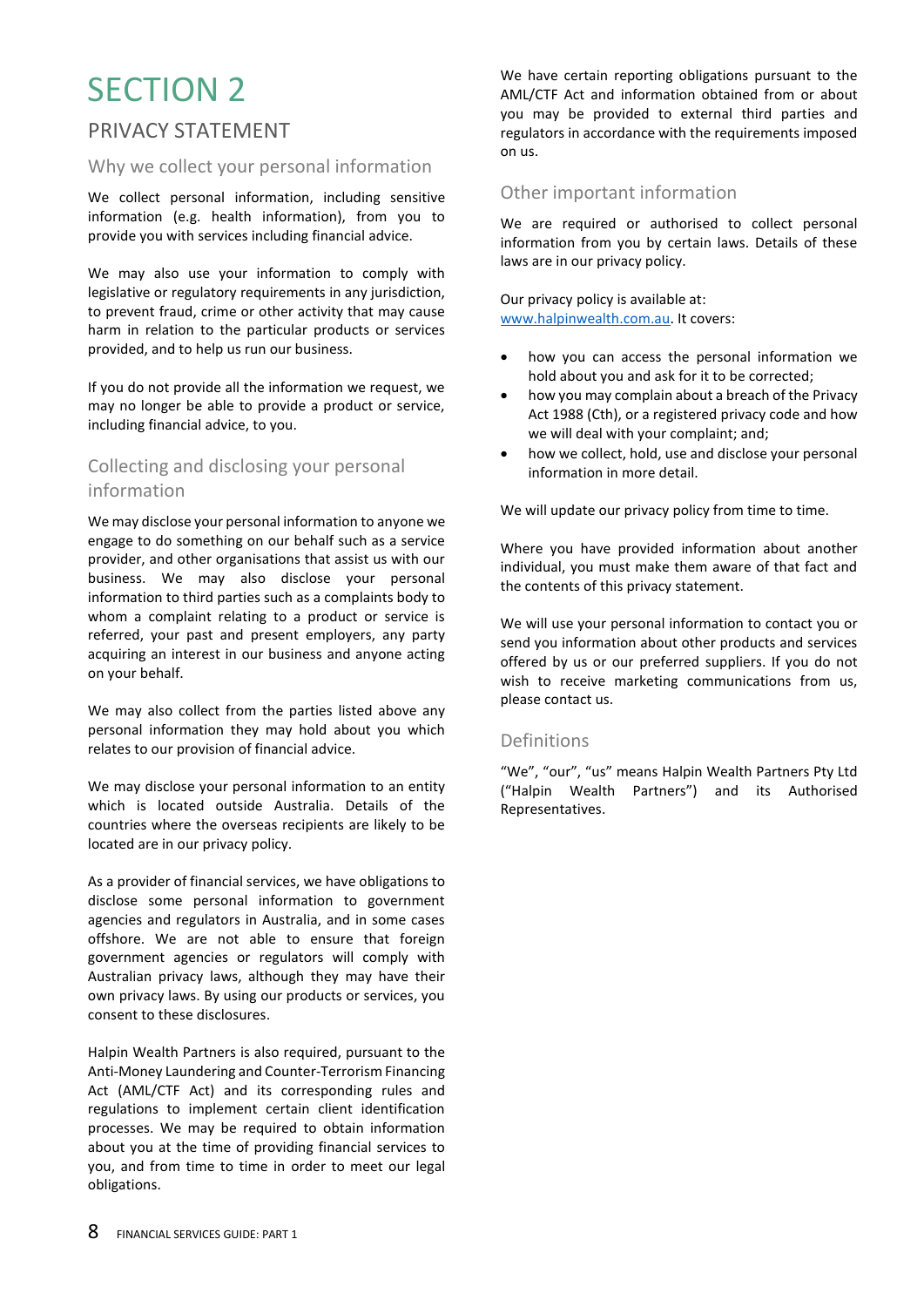# ARE YOU SATISFIED?

What to do if you have any concerns about our services

Both we and Halpin Wealth Partners endeavour to provide you with quality financial advice.

If you have a complaint or concern about the service provided to you, we encourage you to take the following steps:

- 1.) Have a read of our complaints policy, which you can access on our website via the following link: [Complaints Policy](https://halpinwealth.com.au/wp-content/uploads/2021/10/Complaints-Policy-v1.pdf)
- 2.) Contact us about your concern. You may do so by speaking to your adviser or provisional adviser, or you can contact Halpin Wealth Partners by:

#### **Writing to:**

Complaints Manager Halpin Wealth Partners Pty Ltd GPO Box 2005 Adelaide SA 5001

**Email:** [advice@halpinwealth.com.au](mailto:advice@halpinwealth.com.au)

We will try and resolve your complaint quickly, fairly and within prescribed time frames.

3.) If an issue has not been resolved to your satisfaction within 30 days, you have the right to refer the matter to the Australian Financial Complaints Authority (AFCA). AFCA provides fair and independent financial services complaint resolution that is free to consumers.

> **Website:** [www.afca.org.au](http://www.afca.org.au/)

**Email:** [info@afca.org,au](mailto:info@afca.org,au)

**Telephone:** 1800 931 678 (free call)

**Writing to:** Australian Financial Complaints Authority (AFCA) GPO Box 3 Melbourne VIC 3001

4.) The Australian Securities & Investments Commission (ASIC) is Australia's corporate, markets and financial services regulator. ASIC contributes to maintaining Australia's economic reputation by ensuring that Australia's financial markets are fair and transparent, and is supported by informed investors and consumers alike. ASIC seeks to protect consumers against misleading or deceptive and unconscionable conduct affecting all financial products and services. You may contact ASIC by:

#### **Writing to:**

Australian Securities & Investments Commission GPO Box 9827 Your Capital City

Or

PO Box 4000 Gippsland Mail Centre Victoria 3841

**Website:** www.asic.gov.au

**Phone:** 1300 300 630

### Compensation Arrangements

We have arrangements in place to maintain adequate professional indemnity insurance as required by s912B of the Corporations Act. This insurance provides cover for claims made against us and/or our representatives, including claims in relation to the conduct of representatives who no longer work for us but who did so at the time of the relevant conduct.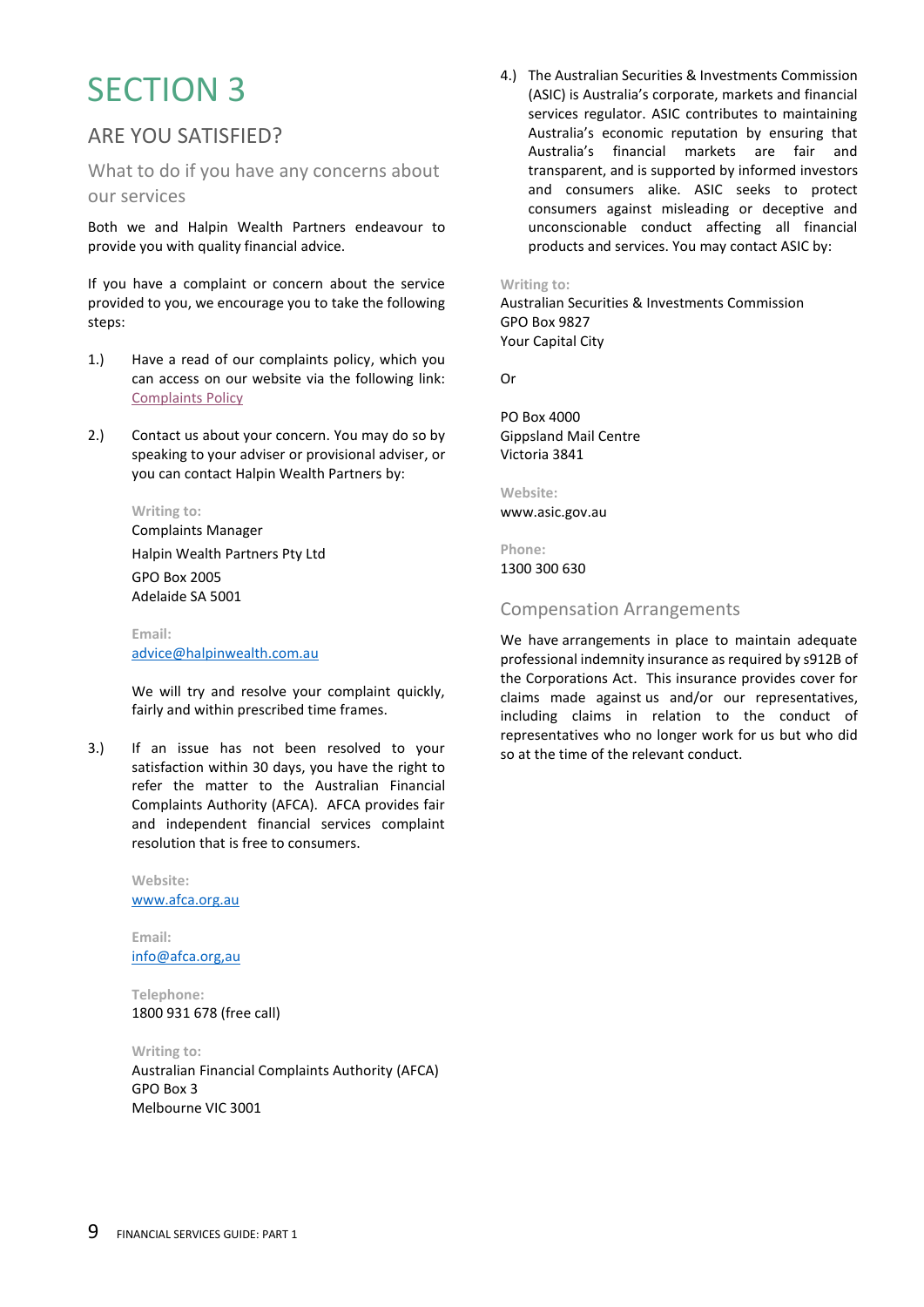

# Financial Services Guide

# Part 2 (Adviser and Provisional Adviser Profile)

24 February 2022 (Version 1.6)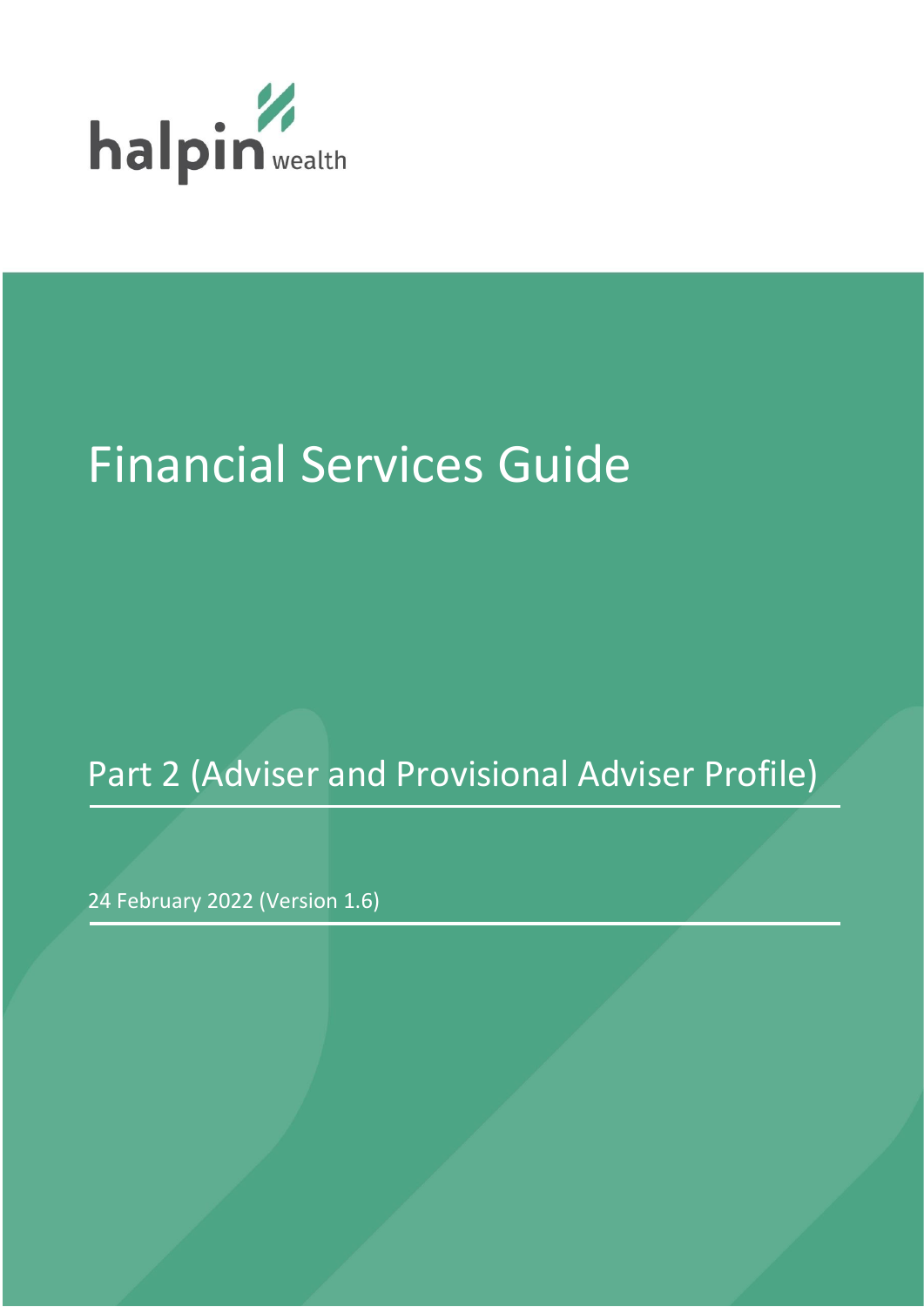# PART 2 (Adviser and Provisional Adviser Profile)

Part 2 (Adviser and Provisional Adviser Profile) contains the following sections:

- About Your Adviser or Provisional Adviser (Section 1);
- The Services I Provide (Section 2);
- Fees and Charges (Section 3); and
- Contact Details (Section 4).

This document is Part 2 (Adviser and Provisional Adviser Profile) of the Financial Services Guide (FSG dated 24 February 2022) and should be read together with Part 1. Part 2 sets out specific details about me as an Authorised Representative of Halpin Wealth Partners Pty Ltd ('Halpin Wealth Partners'), and my employer.

I am authorised by Halpin Wealth Partners to provide the financial services described in Part 1 and Part 2 (Adviser and Provisional Adviser Profile) of the FSG.

I have also been authorised by Halpin Wealth Partners to distribute this FSG.

Halpin Wealth Partners Pty Ltd ('Halpin Wealth Partners') ABN 72 633 241 068, holder of Australian Financial Services Licence No. 517210 ('AFSL')

Contact Details: Level 6, 101 Pirie Street, Adelaide SA 5000 GPO Box 2005, Adelaide SA 5001 Email: advice@halpinwealth.com.au Website: [www.halpinwealth.com.au](http://www.halpinwealth.com.au/)

# SECTION 1

# ABOUT YOUR ADVISER or PROVISIONAL ADVISER

Who is your adviser or provisional adviser?

Halpin Wealth is an Authorised Representative of Halpin Wealth Partners.

'Halpin Wealth' is the registered business name of the partnership of trusts operating under the trading name of Halpin Financial Services ABN 59 709 766 877 and is the providing entity for advice provided as outlined in this Financial Services Guide (FSG).

The advisers within Halpin Wealth are Heath Visser, Michael Hart, Brendan Atkins, Craig Hill, Jane Gun, Michael Smith, Benjamin Sutherland, Samuel Nunn, Alicia Langton, Jason Mudge and Lin Carey.

Patrick Sutherland is a Provisional adviser within Halpin Wealth, which means he is undertaking his Professional Year in supervised work and training.

In this document, the terms 'I', 'me', 'us', 'we' and 'our' refer to Halpin Wealth and the aforementioned advisers or provisional adviser.

The Authorised Representative number for Halpin Wealth is 331222.

The Authorised Representative numbers for the aforementioned advisers are detailed in the following section.

What experience, qualifications and professional memberships does your adviser or provisional adviser have?

### **Heath Visser**

Heath Visser has been providing financial advice to clients since 1995. Heath's Authorised Representative Number issued by ASIC is 239856.

Heath is a Partner of Halpin Wealth.

Heath has achieved the following financial planning accreditations:

- Successfully completed the Financial Adviser Standards and Ethics Authority (FASEA) exam
- Kaplan Ethics and Professionalism in Financial Advice
- Diploma of Financial Services (Financial Planning)
- Certified Financial Planner ®
- Tribeca Self Managed Superannuation Funds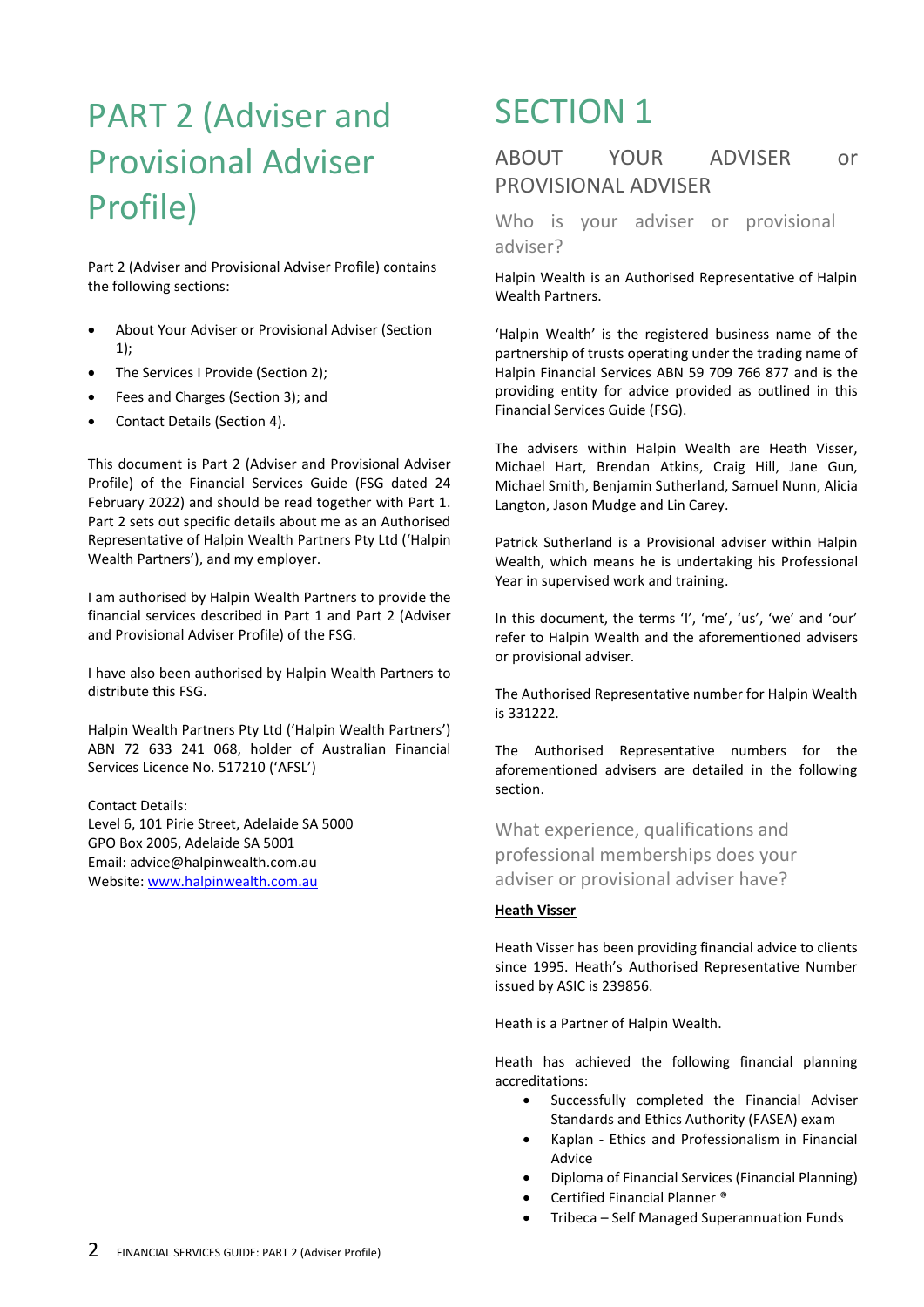• Accredited Listed Product Adviser Program (ALPA)

Heath is a member of the Financial Planning Association (FPA).

### **Michael Hart**

Michael Hart has been providing financial advice to clients since 2001. Michael's Authorised Representative Number issued by ASIC is 331250.

Michael is a Partner of Halpin Wealth.

Michael has achieved the following financial planning accreditations:

- Successfully completed the Financial Adviser Standards and Ethics Authority (FASEA) exam
- Bachelor of Economics
- Kaplan Ethics and Professionalism in Financial Advice
- Graduate Diploma of Business (Banking)
- Master of Business Administration (MBA)
- Accredited Listed Product Adviser Program (ALPA)

Michael is a member of the Association of Financial Advisers (AFA)

#### **Brendan Atkins**

Brendan Atkins has been providing financial advice to clients since 1987. Brendan's Authorised Representative Number issued by ASIC is 239701.

Brendan is a Partner of Halpin Wealth.

Brendan has achieved the following financial planning accreditations:

- Successfully completed the Financial Adviser Standards and Ethics Authority (FASEA) exam
- Kaplan Ethics and Professionalism in Financial Advice
- Diploma of Financial Planning
- Certified Financial Planner ®
- Kaplan Self Managed Superannuation Funds
- Kaplan-Margin Lending and Geared Investments
- Accredited Listed Product Adviser Program (ALPA)

Brendan is a member of the Financial Planning Association (FPA) and SMSF Association.

### **Jane Gun**

Jane Gun has been providing financial advice to clients since 2000. Jane's Authorised Representative Number issued by ASIC is 295262.

Jane is a Partner of Halpin Wealth.

Jane has achieved the following financial planning accreditations:

- Successfully completed the Financial Adviser Standards and Ethics Authority (FASEA) exam
- Kaplan Ethics and Professionalism in Financial Advice
- Bachelor of Business (Business Administration)
- Graduate Diploma in Financial Planning (FINSIA)
- ASX Derivatives level 1
- SMSF Specialist Advisor (SSA)– SMSF Association
- Accredited Listed Product Adviser Program (ALPA)

Jane is a member of the SMSF Association

#### **Craig Hill**

Craig Hill has been providing financial advice to clients since 2009. Craig's Authorised Representative Number issued by ASIC is 334815.

Craig is a Partner of Halpin Wealth.

Craig has achieved the following financial planning accreditations:

- Successfully completed the Financial Adviser Standards and Ethics Authority (FASEA) exam
- Kaplan Ethics and Professionalism in Financial Advice
- Advanced Diploma of Financial Services (Financial Planning)
- Kaplan Self Managed Superannuation Funds
- Accredited Listed Product Adviser Program (ALPA)
- Kaplan Margin Lending and Geared Investments

Craig is a member of the Association of Financial Advisers (AFA)

### **Michael Smith**

Michael Smith has been providing financial advice to clients since 2001. Michael's Authorised Representative Number issued by ASIC is 295750.

Michael is a Partner of Halpin Wealth.

Michael has achieved the following financial planning accreditations:

- Successfully completed the Financial Adviser Standards and Ethics Authority (FASEA) exam
- Deakin University Ethics for Financial Services (intensive)
- Graduate Diploma of Financial Planning
- Advanced Diploma of Financial Services (Financial Planning)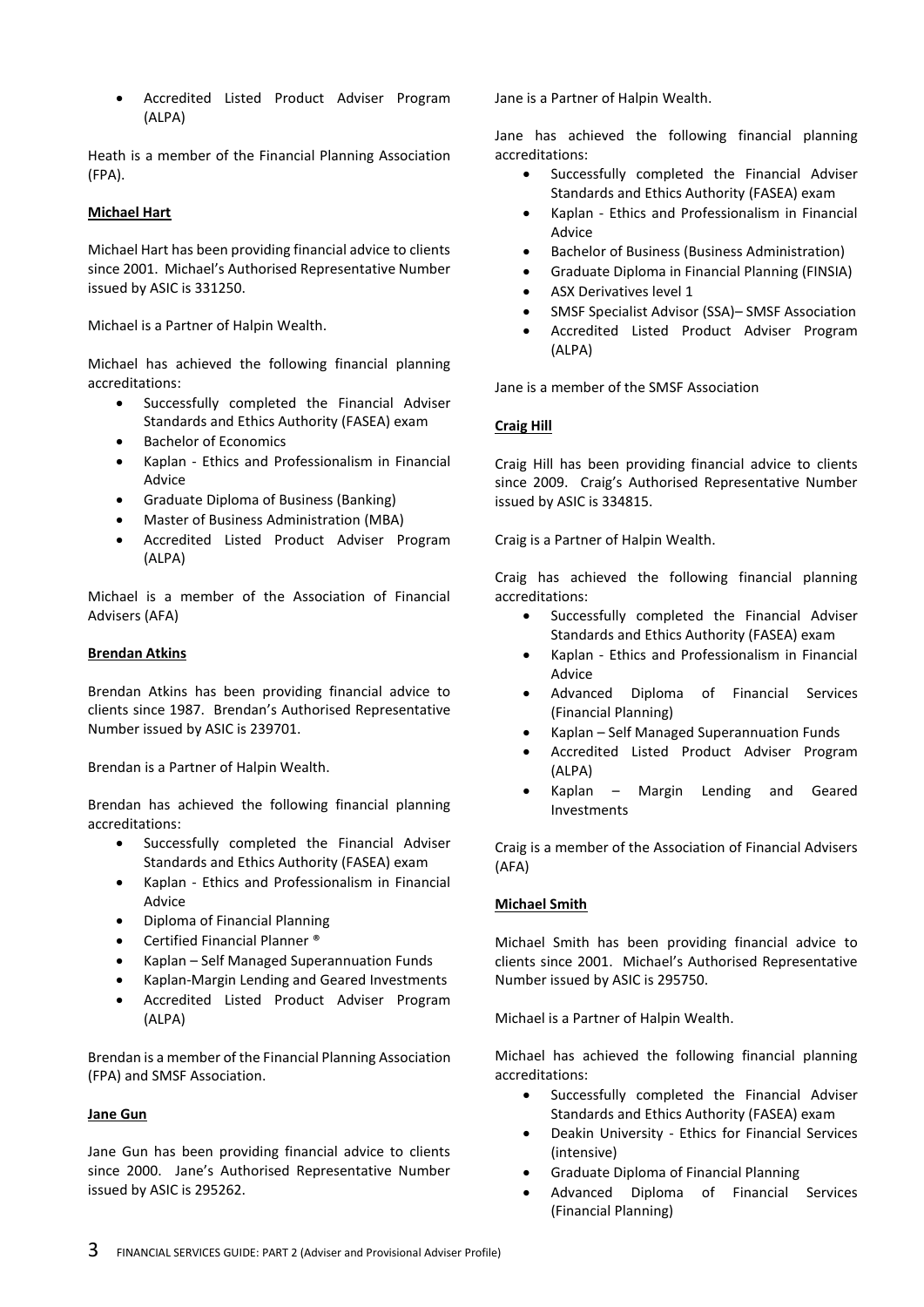- Stanford University Strategic Leadership Program
- Licensed Risk Adviser ®
- Self-Managed Super Funds Advanced Strategies

Michael is a member of the Financial Planning Association of Australia (FPA) and Association of Financial Advisers (AFA)

### **Benjamin Sutherland**

Benjamin (Ben) Sutherland has been providing financial advice to clients since 2010. Ben's Authorised Representative Number issued by ASIC is 388182.

Ben is an employee of Halpin Wealth.

Ben has achieved the following financial planning accreditations:

- Successfully completed the Financial Adviser Standards and Ethics Authority (FASEA) exam
- Kaplan Ethics and Professionalism in Financial Advice
- Diploma of Financial Services
- Advanced Diploma of Financial Planning
- Self-Managed Superannuation Funds

Ben is a member of the Association of Financial Advisers (AFA)

### **Samuel Nunn**

Samuel (Sam) Nunn has been providing financial advice to clients since 2005. Sam's Authorised Representative Number issued by ASIC is 1001668.

Sam is an employee of Halpin Wealth.

Sam has achieved the following financial planning accreditations:

- Successfully completed the Financial Adviser Standards and Ethics Authority (FASEA) exam
- Kaplan Ethics and Professionalism in Financial Advice
- Bachelor of Economics
- Diploma of Financial Services
- Certified Financial Planner ®

Sam is a member of the Financial Planning Association (FPA).

### **Alicia Langton**

Alicia Langton has been providing financial advice to clients since 2016. Alicia's Authorised Representative Number issued by ASIC is 1252002.

Alicia is an employee of Halpin Wealth.

Alicia has achieved the following financial planning accreditations:

- Successfully completed the Financial Adviser Standards and Ethics Authority (FASEA) exam
- Kaplan Ethics and Professionalism in Financial Advice
- Advanced Diploma of Financial Planning
- Certified Financial Planner ®
- Kaplan Self-Managed Superannuation Funds
- Accredited Listed Products Adviser Program (ALPA)
- Bachelor of Arts in Economics and Sociology (University of Limerick, Ireland)
- Master of Science in International Management and Global Business (University of Limerick, Ireland)

Alicia is a member of the Financial Planning Association (FPA).

### **Jason Mudge**

Jason Mudge has been providing financial advice to clients since 1994. Jason's Authorised Representative Number issued by ASIC is 242730.

Jason is an employee of Halpin Wealth.

Jason has achieved the following financial planning accreditations:

- Successfully completed the Financial Adviser Standards and Ethics Authority (FASEA) exam
- Bachelor of Economics
- Diploma of Financial Planning
- Certified Financial Planner ®

Jason is a member of the Financial Planning Association (FPA).

### **Lin Carey**

Lin Carey has been providing financial advice to clients since 2018. Lin's Authorised Representative Number issued by ASIC is 1263264.

Lin is an employee of Halpin Wealth.

Lin has achieved the following financial planning accreditations:

- Successfully completed the Financial Adviser Standards and Ethics Authority (FASEA) exam
- Graduate Diploma of Financial Planning
- Graduate Diploma in Business Economics

Lin is a member of the Financial Planning Association (FPA).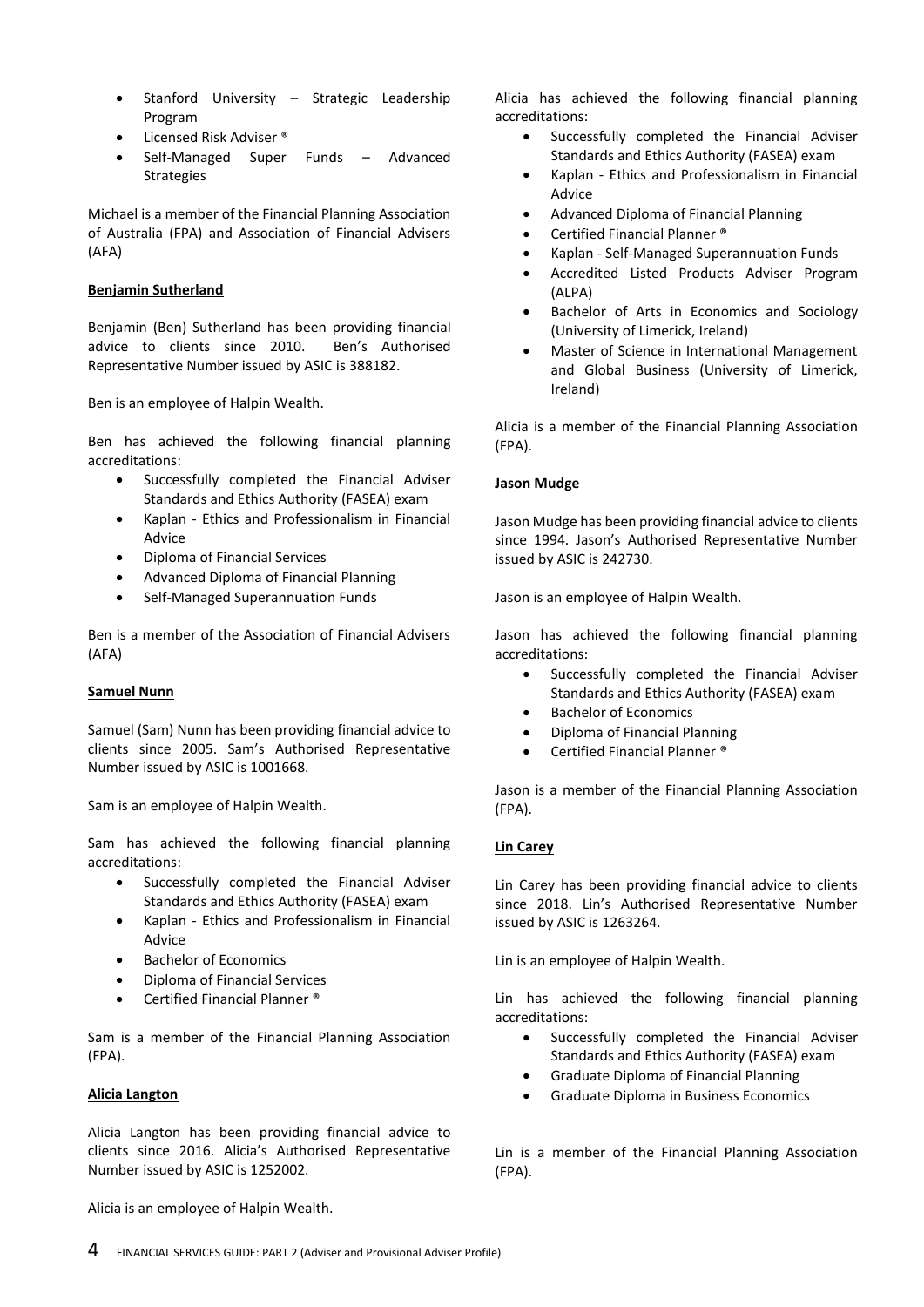### **Patrick Sutherland**

Patrick is a Provisional Adviser, and currently undertaking a Professional Year of supervised work and training.

Patrick has been a member of our Halpin team for the past 5 years, during which time he has gained experience working with our professional team of advisers in assisting with strategy and client administrative queries. He is currently undertaking a Masters of Financial Planning and has achieved the following financial planning accreditations:

- Successfully completed the Financial Adviser Standards and Ethics Authority (FASEA) exam
- Graduate Diploma of Financial Planning
- Advanced Diploma of Financial Planning

Patrick is an employee of Halpin Wealth and his Authorised Representative Number issued by ASIC is 1295547.

Patrick's training and education is being actively supervised by Jane Gun, who is a Partner of Halpin Wealth. Jane is located in our Adelaide office and may be contacted via the contact details listed below in Section 4 of this document. We encourage you to contact Jane if you would like to provide any feedback about Patrick or the advice and services that Patrick has provided to you.

Jane will continue to supervise Patrick as he completes the required work and activities to be recognised as a fully qualified advice professional. Jane is also responsible for any personal advice given by Patrick while he undertakes his Professional Year

# Does your adviser or Provisional adviser have any associations or relationships?

'Halpin Wealth' is the registered business name of the partnership of trusts operating under the trading name of Halpin Financial Services (ABN 59 709 766 877).

Heath Visser, Michael Hart, Brendan Atkins, Craig Hill, Jane Gun and Michael Smith have an association with Halpin Wealth via their interest in the trusts which make up the partnership.

Halpin Wealth also has the following Joint Ventures in place:

• MSA Financial Services Pty Ltd.

MSA Financial Services Pty Ltd has been established as a Joint Venture between BSA Flinders Pty Ltd and Halpin Wealth. The joint venture has been established to provide financial services and advice to clients of BSA Flinders Pty Ltd. MSA Financial Services Pty Ltd has a service agreement with Halpin Wealth to provide advice to the clients of this Joint Venture. All advice is provided by Halpin Wealth and their advice team.

• Yield Financial Services Pty Ltd.

Yield Financial Services Pty Ltd has been established as a Joint Venture between Yield Business Advisory Pty Ltd and Halpin Wealth. The joint venture has been established to provide financial services and advice to clients of Yield Business Advisory Pty Ltd. Yield Financial Services Pty Ltd has a service agreement with Halpin Wealth to provide advice to the clients of this Joint Venture. All advice is provided by Halpin Wealth and their advice team.

### Other Associations

Heath Visser, Michael Hart, Brendan Atkins and Jane Gun have an association with Implemented Portfolios Pty Ltd ABN 36 141 881 147 as shareholders. Implemented Portfolio provides managed account services. As such, they may receive distributions of profit from Implemented Portfolios. Implemented Portfolio will not pay any fees or commission to Halpin Wealth Partners, Halpin Wealth or those listed above in respect of any products or services provided by Implemented Portfolios recommended by them but they will be remunerated in accordance with the Fee Structure set out in this FSG.

The Partners of Halpin Wealth have a relationship with Charter Capital Finance Pty Ltd which provides mortgage broking and lending services. Halpin Wealth Partners has no involvement in these activities and is not responsible for any services, advice or products provided by this business.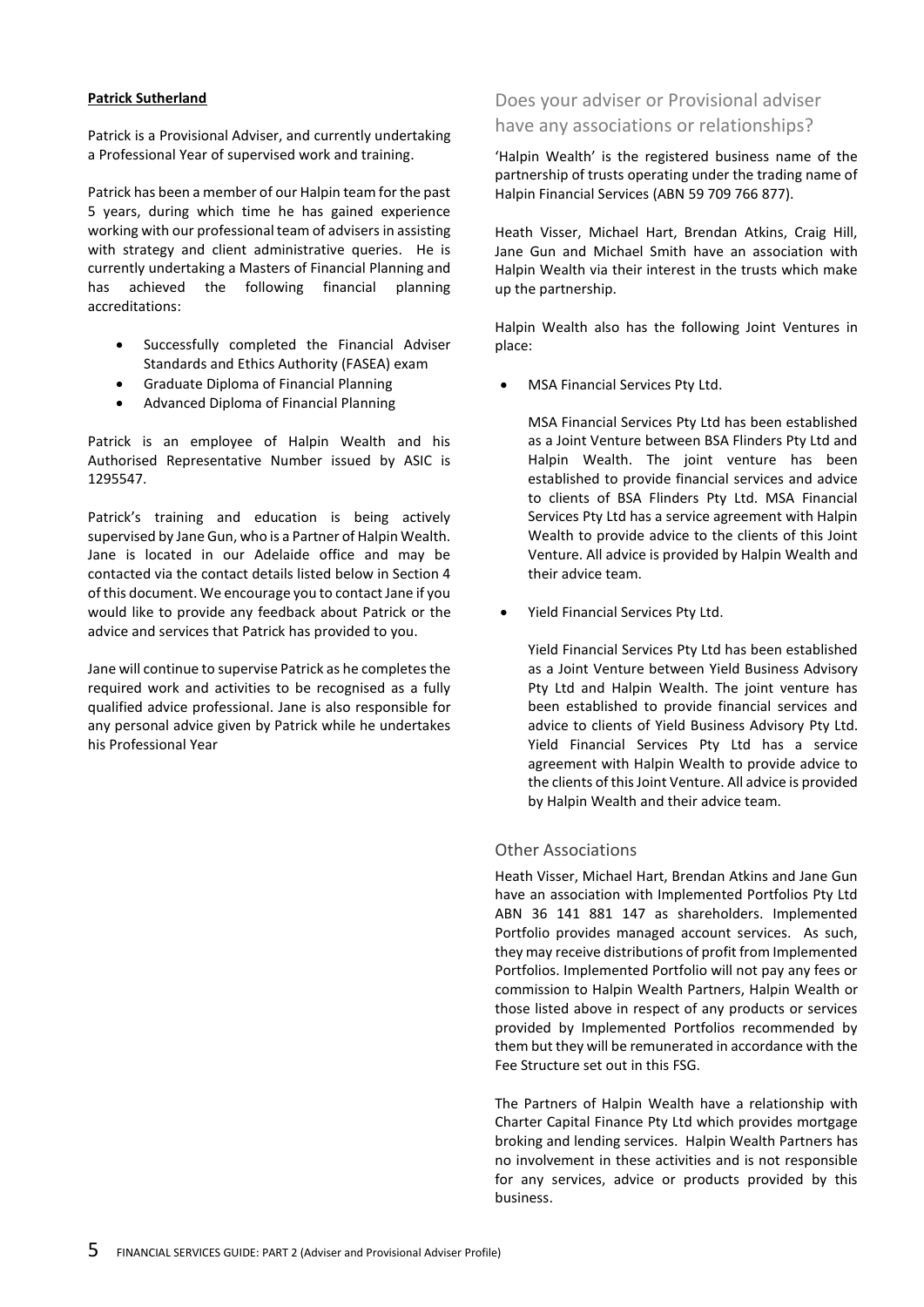# THE SERVICES I PROVIDE

# What areas is your adviser or provisional adviser authorised to provide advice on?

Heath Visser, Michael Hart, Brendan Atkins, Michael Smith, Benjamin Sutherland, Craig Hill, Jane Gun, Samuel Nunn, Alicia Langton, Jason Mudge, Lin Carey and Patrick Sutherland (provisional adviser) are authorised by Halpin Wealth Partners to provide general and personal advice and deal in financial products and services, including advice or services in the following areas:

- Deposit and payment products (basic and nonbasic deposit products);
- Government debentures, stocks or bonds
- Interests in managed investment schemes including investor directed portfolio services
- Retirement savings account products
- Superannuation products and Retirement Income streams
- Life investment and life risk insurance products
- Listed securities including direct equities and listed income securities

Heath Visser, Michael Hart, Brendan Atkins, Michael Smith, Craig Hill, Jane Gun, Benjamin Sutherland, Samuel Nunn, Alicia Langton, Jason Mudge, Lin Carey and Patrick Sutherland (provisional adviser) are also authorised to provide advice or services in the area of:

• Self-managed superannuation funds

In addition, Brendan Atkins, Michael Smith, Craig Hill, Samuel Nunn and Jason Mudge are authorised to provide advice or services in the area of:

• Standard margin lending facility

# Are there any services your adviser or provisional adviser is not authorised to provide?

Halpin Wealth Partners and its Authorised Representatives are not authorised to provide advice or services in the following areas:

- Derivatives
- Structured investments

Heath Visser, Michael Hart, Benjamin Sutherland, Jane Gun, Alicia Langton, Lin Carey and Patrick Sutherland (provisional adviser) are not authorised to provide advice or services in the following areas:

• Standard margin lending facility

In providing our services, other financial matters may arise, however, we are not authorised to assist with any financial and products and services except those explained above. You should seek specific advice from the appropriate professionals on other matters relevant to you.

We will only provide services to you with your prior, informed consent. If you do not understand any of the information in this Financial Services Guide, or any other questions relating to the terms on which we will be acting, please contact us.

# How can you provide your instructions to me?

You may provide instructions to me by using any of the contact details provided in Section 4 'Contact Details'.

### PRIVACY STATEMENT

In addition to the information provided in the Halpin Wealth Partners FSG Part 1 on how we collect, hold, use and disclose your personal information, and how we manage this information, further details around privacy are available at www.halpinwealth.com.au and/or by calling us on 08 8104 9111.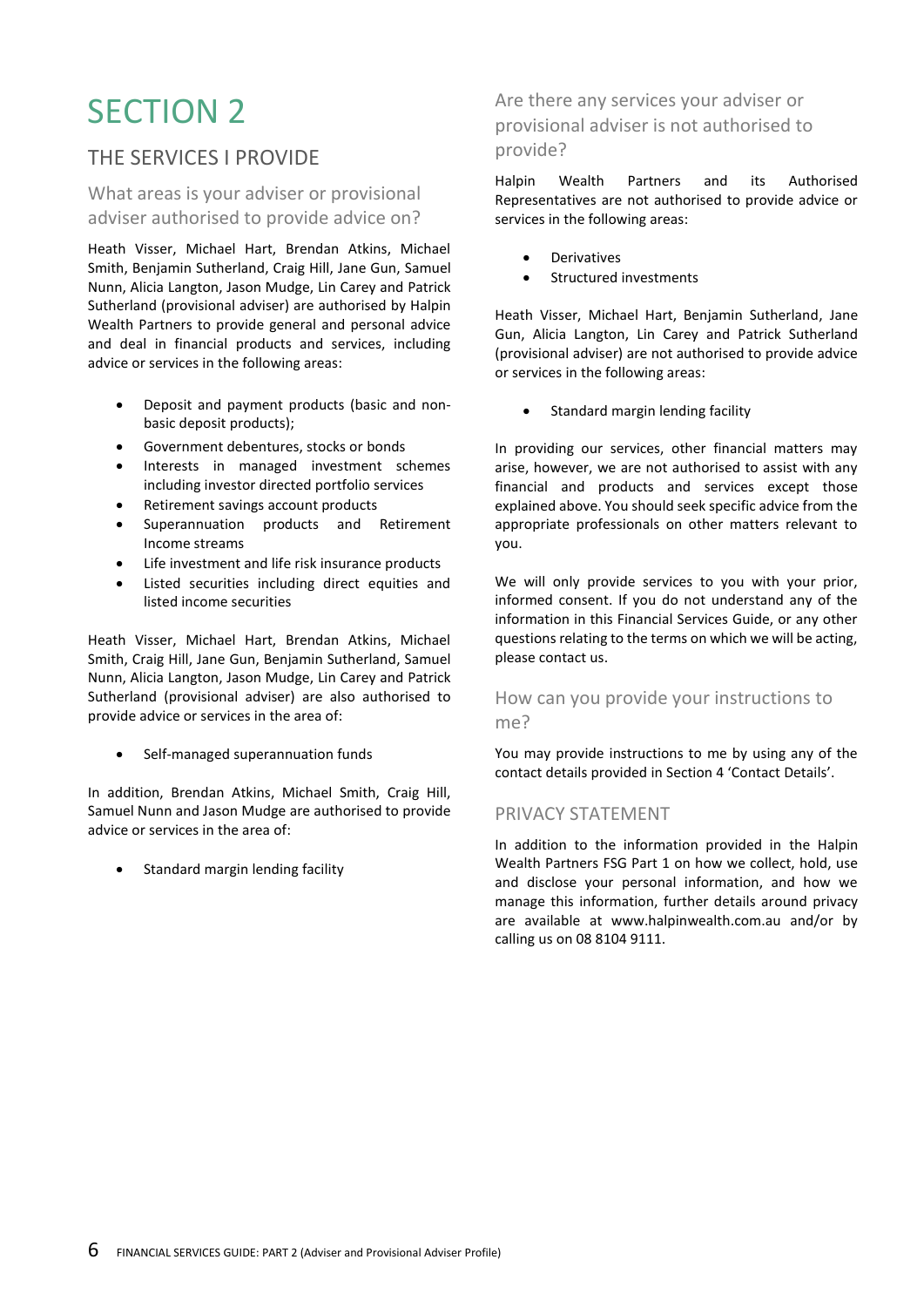# FFFS AND CHARGES

How will your adviser or provisional adviser be paid for the services provided?

All fees and commissions disclosed in this FSG which are attributed to the services provided to you by Halpin Wealth are paid to Halpin Wealth Partners.

Halpin Wealth Partners will pay up to 100% of those fees and commissions to Halpin Wealth for distribution as directed by the Partners of Halpin Wealth.

The Partners of Halpin Wealth have a profit share arrangement to distribute profits monthly to partners and shareholders.

The employees of Halpin Wealth receive a salary.

Where you are referred to us by one of our Joint Venture partners, all fees and commissions received as a result of providing you with advice will be paid to Halpin Wealth Partners who passes 100% on to the Joint Venture partner. The Joint Venture partner will then pay a distribution both to Halpin Wealth and the Joint Venture partner. The distributions are made as follows:

- BSA Flinders Pty Ltd 22.5% / Halpin Wealth 77.5%
- Yield Business Advisory Pty Ltd 20% / Halpin Wealth 80%

The actual amount received by each party will be disclosed to you in your advice document.

# What is your advisers or provisional advisersfee structure?

As part of detailed financial planning, there are costs to you at various stages of the process. Before making any recommendations, we will discuss and agree the fees with you.

Advice fees are inclusive of GST (unless otherwise stated) and payable by you at the following stages:

- 1.) **Recommendation**: For having a personalised financial plan (SoA) prepared, a plan preparation fee (up to \$11,000) is payable. The actual fee will depend on the complexity of your situation and the time it takes to prepare personal financial advice for you.
- 2.) **Implementation**: We may charge a placement fee and/or implementation fee to implement the recommendations in your financial plan. These are payable when you decide to proceed with the implementation of any one or more recommendations that we provide to you. The actual fee will depend on the complexity of your situation and the amount of funds invested, but will not exceed:
	- a. \$5,500; or
	- b. The maximum of entry fees or contribution fees specified in the Product Disclosure Statement (PDS) for the recommended product; whichever is the greater.

Where a placement fee and/or implementation fee is charged, I may rebate all or part of the initial commissions and/or ongoing commissions (exclusive of GST where applicable) to you.

- 3.) **Ongoing Advice Service and Reviews**: If you choose to have us conduct a review of your financial plan to ensure that your financial strategies and financial products remain appropriate to you, you may be charged a review fee. If you choose to have us provide an ongoing advice service, the actual fee will depend on the complexity of your situation and the amount of funds under advice, but will not exceed:
	- a. A fixed dollar amount up to \$100,000; or
	- b. Up to 1.8% p.a. of total funds under management; or
	- c. 38.5% of the ongoing premium (exclusive of GST where applicable).

**Note:** Full details of all fees and commissions for financial services will be provided to you in a Statement of Advice (SoA), or Record of Advice (RoA) and Product Disclosure Statements (PDS) at the time of receiving any recommendation.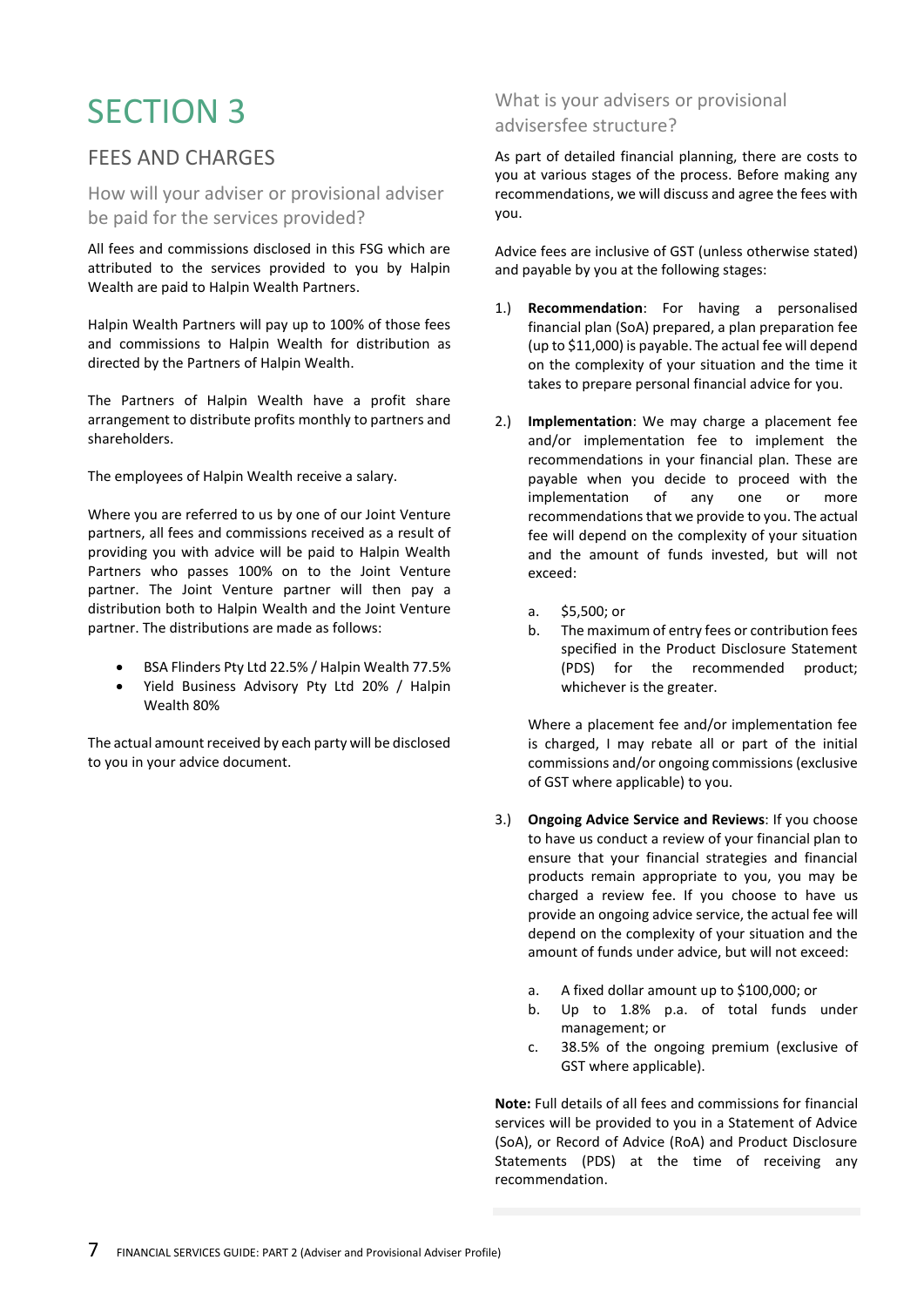### **Did you know?**

Small differences in both investment performance and fees and costs can have a substantial impact on your longterm returns. For example, total annual fees and costs of 2% of your account balance, rather than 1%, could reduce your final return.

You should consider whether features such as superior investment performance or the provision of better member services justify higher fees and costs. You may be able to negotiate to pay lower contribution fees and management costs where applicable. Ask Halpin Wealth Partners or your adviser or provisional adviser.

### **To find out more**

If you would like to find out more, or see the impact of the fees based on your own circumstances, the Australian Securities and Investments Commission (ASIC) website (www.moneysmart.gov.au) has a managed investment fee calculator to help you check out different fee options.

# What other benefits does your adviser or provisional adviser receive?

In addition to the remuneration detailed above, we are eligible to qualify for other benefits and entitlements as detailed below:

• From time to time, we may accept alternative forms of remuneration from product providers or other parties (up to a value of \$300), such hospitality or support is connected with our professional development (e.g. training or sponsorship to attend conferences). We maintain a register detailing any benefit we receive that relates to education or professional development. A copy of the register is available on request for a small charge.

# Will your adviser or provisional adviser be paid for when making a referral?

Halpin Wealth Advisers and Provisional Advisers do not receive any referral payments. Any referral arrangements and associated payment is strictly between Halpin Wealth Partners and the external party.